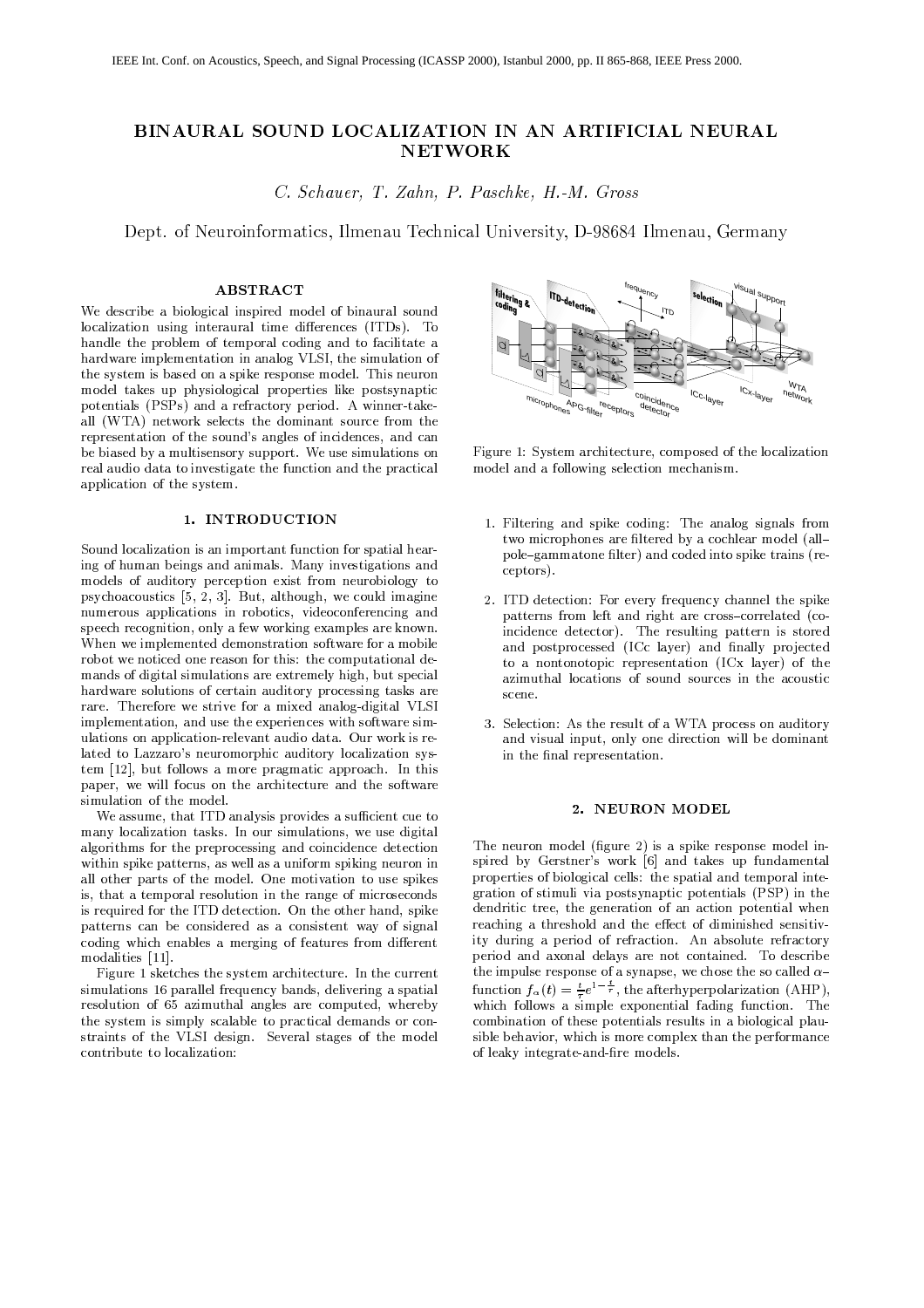

Figure 2: Neuron model

## 3. COMPONENTS OF THE SYSTEM

## 3.1. Filtering and spike coding

The preprocessing generates an auditory nerve-like spike pattern from the analog acoustic input signals. The first step is the frequency analysis in the cochlea as the basis for the tonotopic organization of the auditory pathways. Lazzaro's neuromorphic model [12] contains silicon cochleas with 62 output channels to process the analog input directly. In our simulation, the task is solved by a cochlear model using an all-pole gammatone (APG) filter cascade [13]. With respect to the broadband tuning in the auditory nuclei, that are involved in ITD detection [5], we calculate 16 logarithmically arranged channels in the relevant frequency range from 100 Hz to 2.5 kHz from the digitalized microphone signals

The output of the filter corresponds to the mechanical properties of the cochlear basilar membrane and has to be transformed into a neural response, the specific timing of spike trains in the auditory nerve. This spike coding is realized by a receptor model, simulating the interaction of inner hair cells and ganglion cells. Since their firing is connected with the movement cycles of the basilar membrane, the resulting spike pattern shows the effect of *phase locking* on the acoustic stimulus. The degree of phase locking depends on the refractory properties of the receptor.

## 3.2. Coincidence detection

If a sound source is not located exactly in the medialsagittal plane, its position will cause a time difference between the correlated spike patterns in the left and right auditory nerve. According to Jeffress' coincidence model [9] and neurophysiological findings [4], the evaluation of ITD effects is realized by counter propagating axonal delay lines. Coincidence cells, located at different positions along the axons, generate spikes if they receive a simultaneous stimulation from the left and the right hemisphere. Because of the different time delays depending on the length of the propagating fibers, each cell becomes sensitive for a certain ITD. In this way, the temporal information of ITD is transformed into a place code, represented in the spatial distribution of activity in the neural structure.

Numerous extensions have been proposed to the coincidence model of Jeffress, e.g. the suppression of ambiguous responses by a contralateral inhibition [3], the selforganization in the coincidence sensitivity of the cells by Hebbian learning [7] and the usage of bipolar dendrites [1]. In our model a simple abstraction of the function is sufficient we use a digital delay line and AND gates, which causes a discretization of the angles. Because the maximal delay in the structure must correspond between the model and the real world, the model parameters length  $N$  of the delay line and sampling frequency  $f_s$  are connected with the physical parameters base distance  $b$  of the 'ears' and sonic speed  $c$  of the environment by  $N = |f_s \cdot b/c|$ . Using  $f_s = 44.1$  kHz,  $b =$ 0.25m and  $c=343$  m/s the model can detect  $2 \cdot N + 1=65$ directions

#### 3.3. ICc laver

In the midbrain of birds and mammals ITDs like other auditory features are projected into the Inferior Colliculus (IC), before a further feature extraction and mechanisms of selective attention take place. One possibility to illustrate the feature representation in this auditory nucleus is to describe the formation of maps. These maps of different orientations in the 3-dimensional structure of the central IC display the neural sensitivity to several features, e.g. the tonotopic organization, modulation frequencies, or ITDs [5]. In our model, characteristic frequencies (CF) and characteristic delays (CD) are mapped onto a neural field (figure 3 left). Lateral synaptic connections between ITD-sensitive columns of this field and selfexciting feedback loops are used for a manipulation of the represented feature (figure 3 right). In the opposite to the pure analog and massive parallel processing in the natural auditory system, we have to face jitter effects in the response of the discrete coincidence detector. In the introduced synaptic structure we can prevent those effects and test the influence of certain response properties and coding strategies like spatial smoothing or sharpening of the ITD feature to the postprocessing WTA layer.



Figure 3: Left: Formation of a 2-dimensional map representing the tonotopy and characteristic delays. Right: The lateral interconnections cause a sharpening or smoothing of the ITD-feature. The response to high frequencies contains periodical components – since the coincidence detection is similar to a cross-correlation of periodical signals, its result is just as periodical.

#### 3.4. ICx layer

In the context of localization, the principle of tonotopy enables to distinguish ITDs from ambiguous phase differences by a recombination of frequency bands. Depending on the band's characteristic frequencies, phase differences are located at different positions in the ITD map. In a conver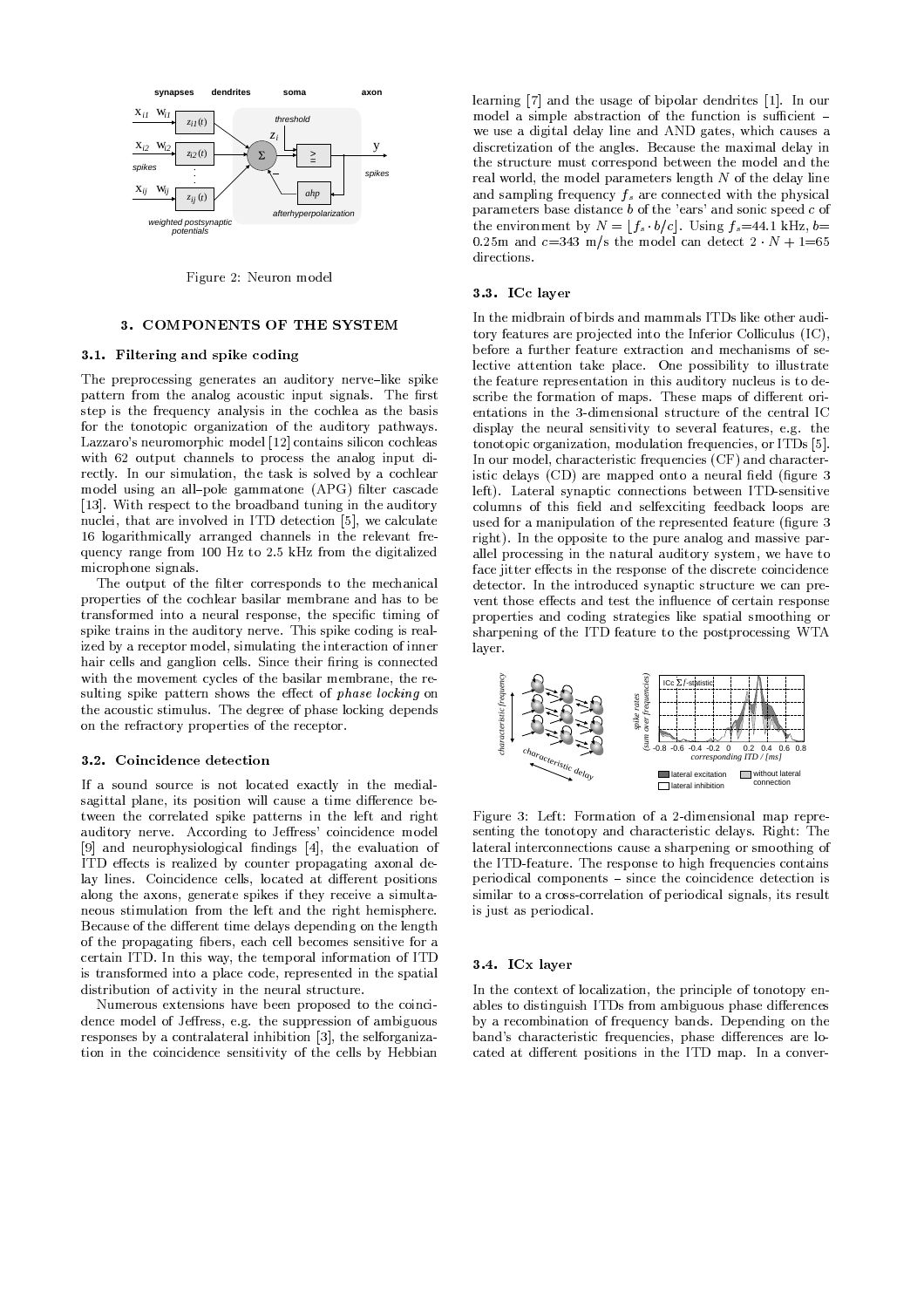gent projection from many frequency bands, they produce a diffuse activation. The detected ITD position is independent from the tonotopic organization and gives rise to a less ambiguous feature (figure 4). The idea of a summation of the tonotopic response is supported by findings in the IC of the barn owl, where ambiguous activations of single highfrequency bands of the central IC, but a definite response in the nontonotopic extern IC could be observed [12].



Figure 4: The combination of the tonotopic distributed response of the ICc in a onedimensional ICx-model enables to distinguish ITD from phase differences (IPDs).

While Lazzaro combined the function of the ICx layer and the competition between ITDs in one analog WTA layer, in our experiments with the spike-based WTA and a multisensory input, the separation of the functions to different layers has advantages. The WTA network is stimulated by a maximum spike frequency of just one row of neurons which is independent of the frequency of the acoustic stimulus and limits the dynamic range of the tonotopic distributed feature. This results in a very robust WTA performance.

#### 3.5. WTA selection model

The response of the one-dimensional ICx model often is disarranged by several disturbances like interferences with other sources, echos, or ambiguities which could not yet be suppressed. Modeling aspects of an attentive auditory perception we need to simulate a focusing mechanism, selecting a dominant ITD in the representation of competing features. Findings about cortico-thalamic feedback loops, mechanisms of efferent, inhibitory control and lateral interactions between neurons of the thalamic nuclei [5] suggest the application of winner-take-all (WTA) networks to solve this problem. Our model uses a structure containing lateral and self excitation (like the IC feature map) and an interneuron which integrates the instantaneous activity of the net and generates recurrent inhibition to all cells. In the resulting WTA process only a single region of dominant feature representation can maintain activity [10].

For the application to dynamic acoustic scenes, the selection network should be capable to move the focus of attention to a new sound source. This effect called strong WTA behavior [10] can be achieved by a suitable global inhibition, in particular since we are interested in a decaying WTA activity in the case of silence.

Usually, the attentive perception, especially the localization of objects, has a multimodal character. Various projections from the somatosensory and visual system can be found at the level of the thalamic nuclei [5]. To model an abstract visual support to the auditory localization, we first consider where the combination of the two modalities might take place. Since visual features have no interrelations with characteristic frequencies, the first stage for a visual-auditory integration might be the nontonotopic, extern IC. In our system visual information, like the detected skin color of a speaker, is interpreted as the direction of an object of interest. Next we had to decide, whether multiple peaks in the visual inputs are allowed or a single location as the result of a preceding selection process is required. In the sense of an efferent support, only one direction is supported at a time. The actual inclusion of the support is finally realized via additional inputs to the WTA neurons. This is a very simple approach, because it assumes, that the auditory and visual coordinates are already aligned.



Figure 5: Left: Structure of the WTA network. Right: Result of the selection process.

#### 4. SIMULATIONS AND RESULTS

The localization system was tested offline with data recorded in an open environment including background noise but only little echo effects. Narrow and broadband sounds, including numerous speech signals, were recorded.

The localization of single sources proved to be robust  $-\text{all}$ directions of broadband sounds were determined correctly. Figure 6 illustrates the focusing to a moving source, emitting pink noise. While the ICx layer displays a diffuse activation and disturbances, the capability of the WTA network to detect a dominant ITD leads to a clear feature representation. The focus stays stable, even if the sound source is moving, which is an important feature of the strong WTA dynamics (figure 6).



Figure 6: Model behavior for a moving source emitting pink noise. Visualization of the ICx output (bottom) and the activity of the WTA neurons (top).